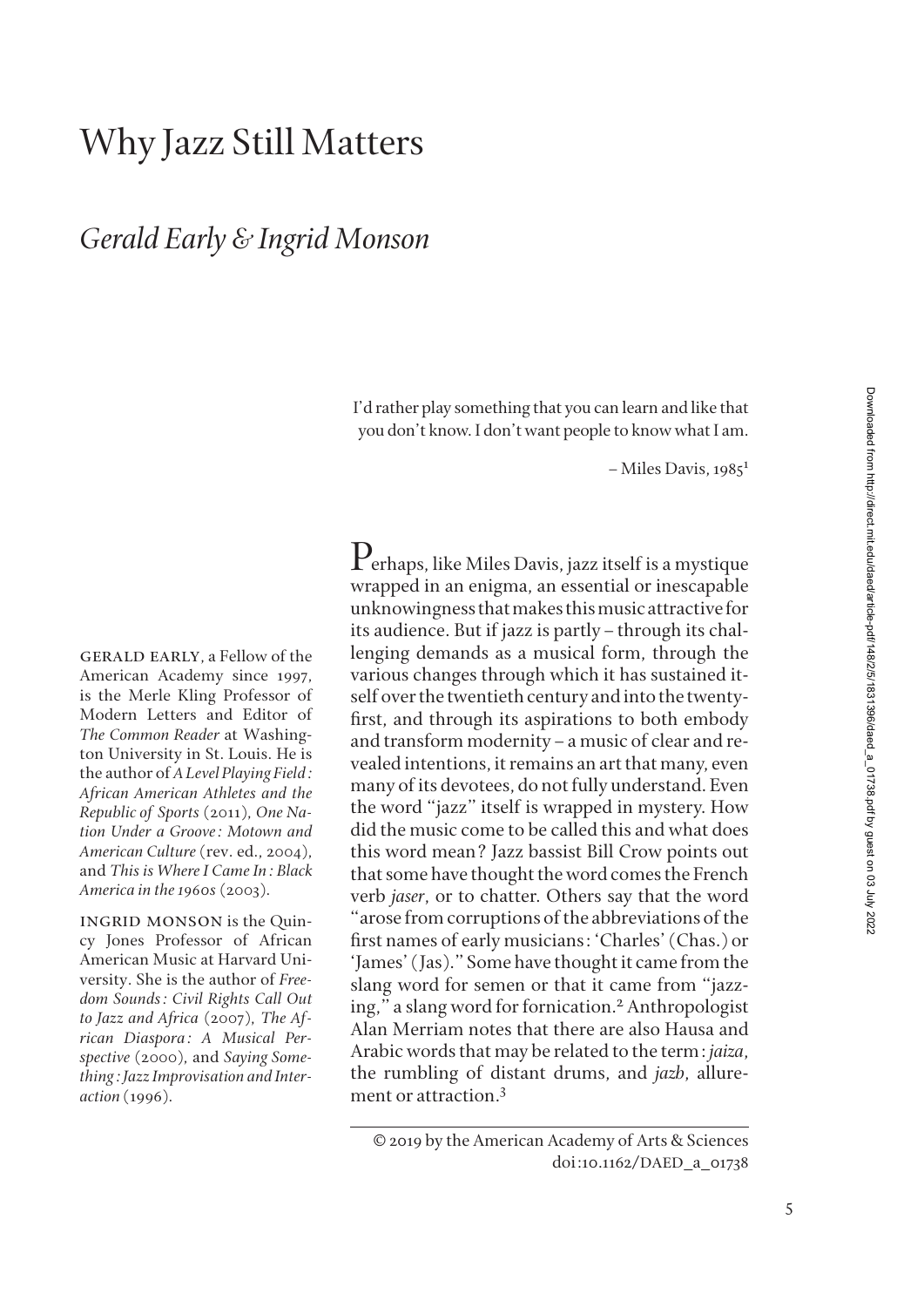*Why Still* 

*Jazz* in New Orleans and after was so disap-*Matters* proved of by the bourgeoisie was because of the association with sex. The same reaction would occur roughly thirty-five or so years later with the advent of rock and roll, another rebellious form of music with a name associated with sex. Because jazz in its early days before World War I was performed in brothels, as well as at picnics and parades, an association with sex and the erotic is not surprising. As Gerald Early observed about Miles Davis, the black male body came to define a kind of black male existentialism functioning as "a symbol of engagement and detachment, of punishing discipline and plush pleasure that operated cooperatively, not in conflict, if rightly understood." Furthermore, this new kind of sexuality, first associated with jazz and the margins, became, over time, idealized in mainstream culture.4

One of the reasons that the early music

Many jazz musicians never liked the word "jazz," among the most notable being Duke Ellington, drummer Max Roach, saxophonist Rashaan Roland Kirk, composer Muhal Richard Abrams, trumpeter Nicholas Payton, and Miles Davis, who said to his interlocutor in 1985: "You know I don't like the word jazz, right? You've heard that? I hope that's one of the things you've heard."<sup>5</sup> Many African American musicians viewed the word as a music industry label created by whites that demeaned, stereotyped, and limited them artistically. Bill Crow ends his meditation on the word jazz by noting: "As we enter the 1990s the sexual connotation of the word has almost completely faded away. 'Jazz' is now used to identify musical forms, as well as a style of Broadway theater dancing, a patented exercise regimen, a toilet water, a basketball team, a brand of computer software."<sup>6</sup> Within this metamorphosis lies a tale.

Jazz improvisation celebrates the heroic genius improviser, but, as musicians know, that brilliance often depends on the collective magic of the right band: individuals who compliment, anticipate, inspire, and upset each other into a communal whole greater than the sum of its parts. Indeed, two of the most influential heroes in jazz–Miles Davis and John Coltrane– are known by the brilliance of their quartets and quintets, which became the most revered models of group interplay. These collective musical relationships became generalized into idealized concepts of community that pervade our contemporary understanding of jazz. For Wynton Marsalis, the jazz ensemble is democracy in action: participatory, inclusive, challenging, competitive, and collective.7 For the interracial musical scene of the forties and fifties, jazz improvisation was often viewed as the ultimate integrated music, crossing the color line and social categories with aplomb.8 For others, black musicians created idealized and woke communities of color, which inspired the development of progressive black social and spiritual movements. Freedom links the musical aesthetics of jazz and its sociopolitical ambitions: associated with improvisation and desperately needed for racial justice and inclusion. For some, the political and cultural associations of jazz are primary, indeed, above the music itself, which can make jazz seem like a branch of social theory. Ralph Ellison criticized this tendency by wryly critiquing Amiri Baraka's (LeRoi Jones) *Blues People* by noting that "the tremendous burden of sociology which Jones would place upon this body of music is enough to give even the blues the blues."9 For others, the music must be addressed to the exclusion of the social and cultural. Music theorists are more comfortable on this terrain, but the most interesting recent work on jazz has emphasized the sound of the music,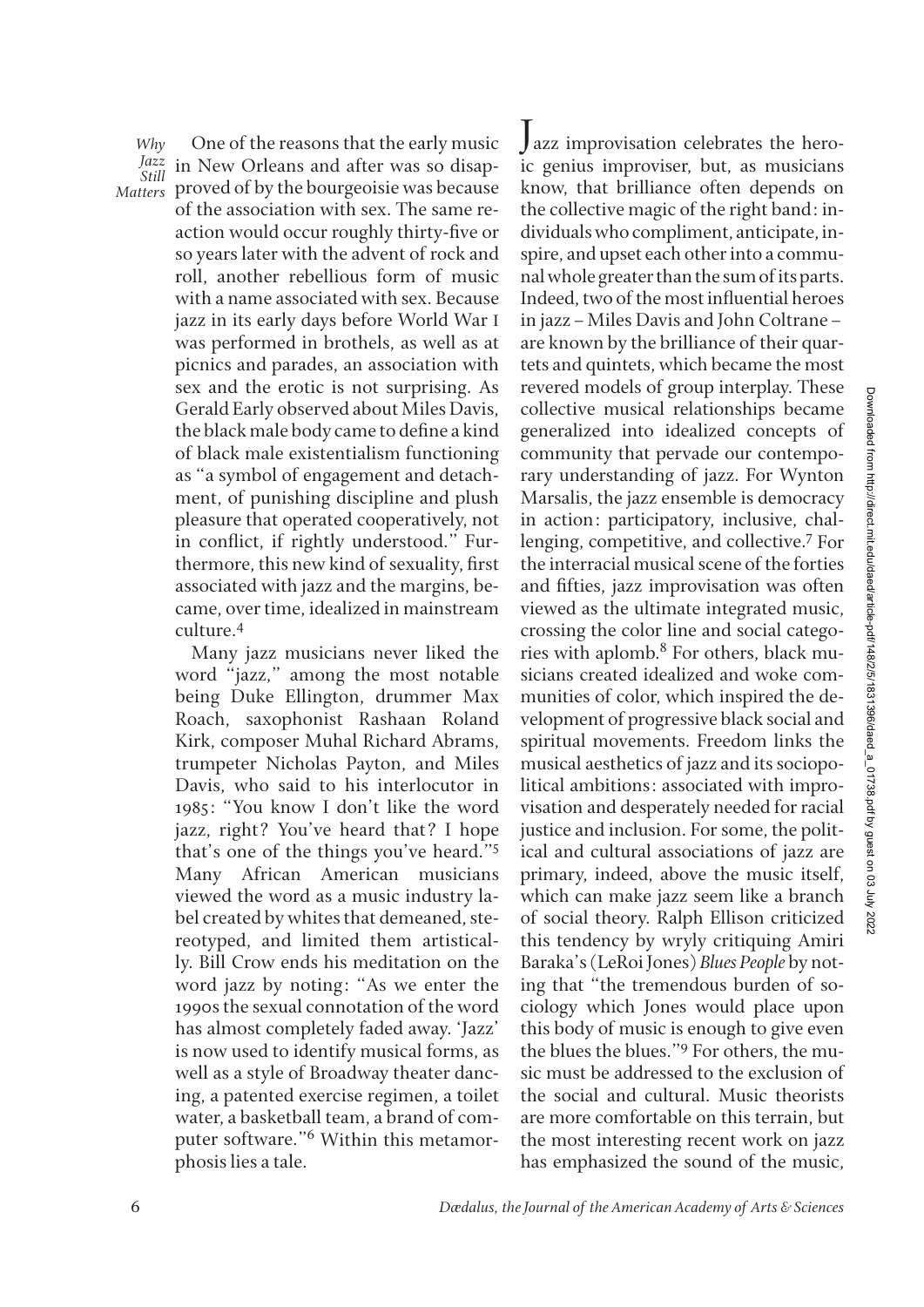the embodied experience of listening and performing as the link between the musical and the social.10

Jazz is a complex, highly blended, sometimes contradictory music and, indeed, since its inception, it has been hotly debated exactly what forms or styles constitute this music. Is it music theory or a technique that is applied to music? Is it one music or several loosely grouped forms of music that deal with improvisation? Its roots are African and European, classical and popular, dance music and art music. It has been called both cool and hot, earthy and avant-garde, intellectual and primitive. It has been influenced by Latin American and Afro-Cuban music, by Middle Eastern, Indian, and other forms of Asian music, by African music, and by varieties of religious music including gospel and the Protestant hymnal. Jazz also has roots in the American popular song (which makes up a good deal of its repertoire), the blues, hokum and circus music, marching band music, and popular dance music. It is known for being improvised and touted for the freedom it permits its players, but jazz in its heyday of swing was largely composed and tightly arranged; although many jazz players have soloed, relatively few, as might be expected, were exceptional, memorial, or highly influential soloists. In any case, why did so-called free music generated on the spot by the player become more highly valued by jazz players and audiences than notated music that, by its very nature, is presumed to have a greater range of expressiveness? Improvised music goes back to Western classical composers like Bach, Beethoven, and Mozart, who were superb improvisers, but has also existed elsewhere around the world for millennia. What makes jazz improvisation different? Singers made jazz popular, but the music is mostly instrumental, and the great instrumentalists

are considered its most important inno- Gerald vators. Because most of the great singers *Early & Monson* were women–from Billie Holiday, Sarah Vaughn, Ella Fitzgerald, and Peggy Lee to Cassandra Wilson and Dianne Reeves–male bias on the part of both the musicians themselves and of critics (most of whom were and are male) likely skewed our sense of this music.<sup>11</sup>

Jazz has always sought a popular audience with varying success but, since its earliest days, it has been a music that is often performed by musicians for musicians. This has made many listeners impatient with it, feeling that if one needs practically a degree in music theory to appreciate it, its practitioners should not expect untrained or casual audiences to be bothered with it. But on the other hand, its technical pretensions have made jazz a kind of status music with some audiences.

Early sound technology such as phonograph records and radio spread jazz around the world, and the speed with which it spread frightened many people in its early days, especially because the music in its inception appealed so powerfully to the young. Jazz emerged in the twentieth century, the Age of Music, when people not only heard more music than ever before but consumed it more voraciously than ever before in human history, largely attracted to music for its emotional and psychological effects. Jazz became the first, though not the last, popular music to be trapped by its intellectual pretensions, on the one hand, and its anti-intellectual appeal, on the other. Jazz has been condemned and promoted by various political ideologies and governments: Nazis called it "Nigger-Juden" music;<sup>12</sup> the Soviets thought of it as music of the workers and the dispossessed, on the one hand, and a sensationalized, bourgeois art, on the other; in the United States, it was once considered low-class,

*Ingrid*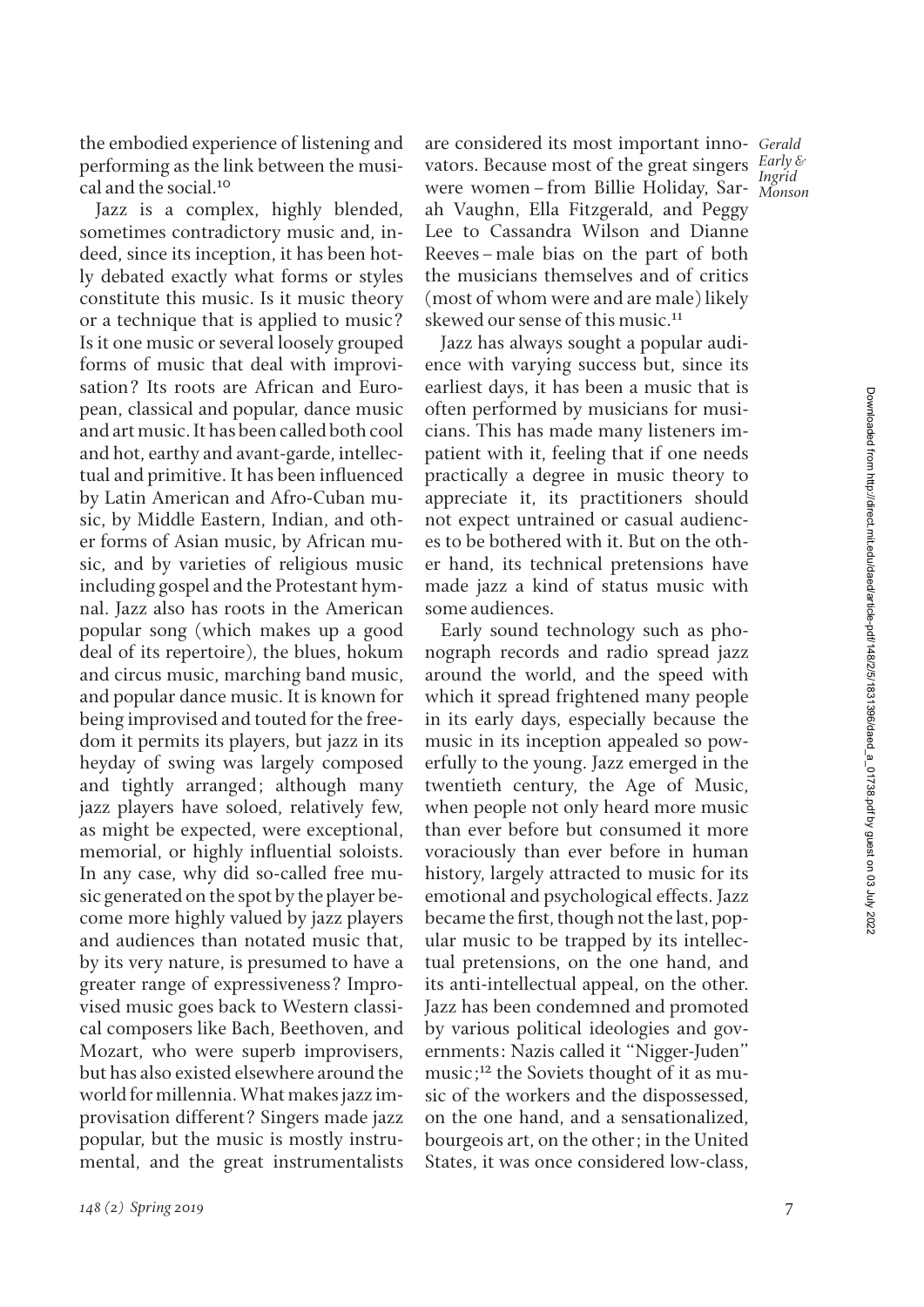*Why*  dance hall music, on the one hand, and *Jazz* the music of democracy, the Only Orig-*Still Matters* inal American Music, on the other. So powerful was the presence of jazz when it first emerged that it is the only music that has a social epoch named in its honor: the Jazz Age (1920s).

> Jazz is, of course, about race in America not only because African American musicians were so central in its creation and African American audiences so important in their creative responses to it, but because whites played such a dominant role in its dissemination through records and performance venues and its ownership as intellectual and artistic property. (Whites also played jazz music from its earliest days and always constituted a major portion of its audience. Whites, both in the United States and in Europe, were leading critical interpreters of and writers about jazz as well.)<sup>13</sup> It is a music that has always attracted intellectuals and artists, and thus the music's influence can be felt far from the bandstand or the dance floor or the recording studio. Jazz has spawned an influential, international lifestyle, an attitude toward life–the hot, the hip, and the cool–that is secular, obsessed with youth, fixated on the marginalized, and detached yet passionately self-centered, and that has attached itself to other forms of popular music, like rock and hip hop, as jazz has become, for many young music lovers, passé. This attitude of the cool and the hip has influenced literature, including the production of the so-called jazz novel and jazz poetry, as well as art, speech, dress, and antibourgeois habits of indulgence such as using illegal drugs like marijuana and heroin. Even interracial sex, considered rebellious by some and deviant by others, was associated with the demi-monde of jazz.

> Every dimension of jazz outlined above is the subject of academic and critical study in a variety of fields including

English, history, American studies, musicology, African American studies, studies of the Americas, and culture studies. Indeed, jazz studies as an interdisciplinary field of research and pedagogy formally exists and has its own journal, *Jazz Perspectives*. What is this all about, anyway? And why should those with no interest in jazz care about any of this?

This issue of *Dædalus* gathers noted writers, artists, and scholars to explore the validity of three basic contentions about the "life" and "death" of jazz, which is, without question, the "deepest," most technically difficult "popular music" ever created:14 first, that jazz was never simply a form of music or a congeries of musical styles, but was in fact a larger modernist artistic movement both in the United States and internationally that was a rebellious response against and, contrarily, a powerfully evocative intensification of the new mass consumer culture that signified twentieth-century urban life; second, that jazz's transformation from dance to art music, which occurred during and immediately after World War II, was one of the profoundly cataclysmic changes to occur in American popular culture that both reflected and affected larger social (race and gender), political (liberal reformism), and cultural (the impulse for liberation versus technical elitism) shifts that were swirling in the United States at the time; third, that jazz was, to a great extent, a pluralistic music during the years of its greatest popularity in the United States and that it has since become a vibrantly global art form, not only in Europe and Asia, but also in Panama, South Africa, and Ghana. Whether its future lies as a high-culture, transnational, privileged form of taste and practice or in a new synthesis joining jazz artistry with global hip hop and the popular is an open question. In either case, jazz today is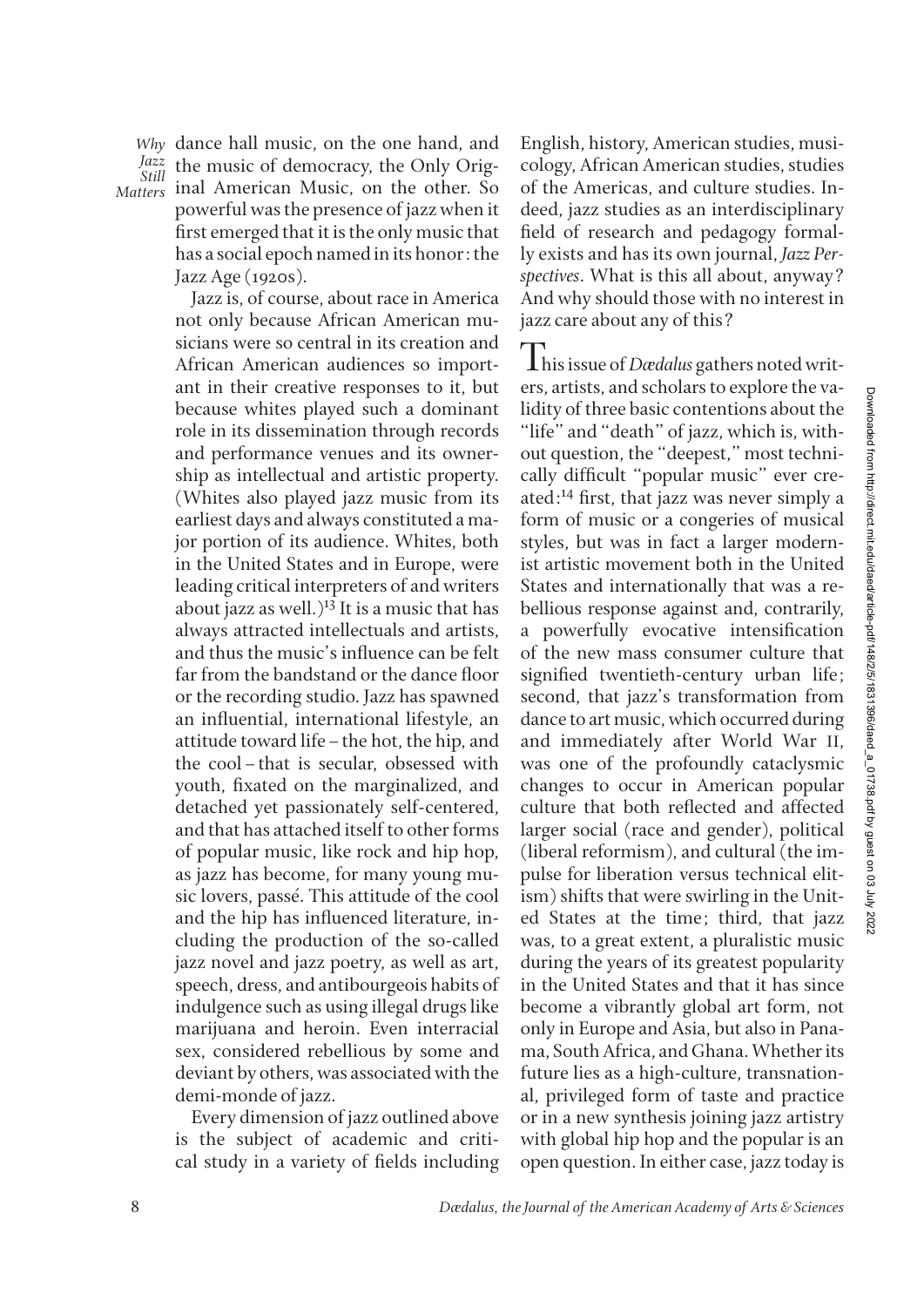a form of cosmopolitanism. But perhaps that was always what it was striving to be. As *New York Times* jazz critic Ben Ratliff put it: "There is no American popular music so well miscegenated as jazz."15

Whatever jazz today has lost in the size of its audience as compared with forms of popular music with bigger market shares, it has gained in the high esteem in which it is held in the business and art worlds as a sophisticated artistic expression (it is frequently used as mood music in upscale business establishments, in museums and galleries, and in commercials promoting upscale products) and in the institutionalization it has experienced as a formal course of study at many colleges and universities. Indeed, if it were not for colleges, universities, and high school jazz bands, and institutions such as Jazz at Lincoln Center and SF Jazz, it is quite possible that few young people in the United States would be playing or hearing jazz today.

As Ingrid Monson wrote, "The art music known variously as jazz, swing, bebop, America's classical music, and creative music has been associated first and foremost with freedom. Freedom of expression, human freedom, freedom of thought, and the freedom that results from an ongoing pursuit of racial justice." One has only to read, for instance, historian Michael H. Kater's *Different Drummers: Jazz in the Culture of Nazi Germany* (1992) or author Josef Skvorecky's extraordinary novella *The Bass Saxophone* (1977) to know how profoundly true Monson's observation is–that jazz was a beacon, an act, a trope of freedom, an expression against repression that inspired many people around the world. But if jazz was, at one point in its history, about freeing oneself from artificial and arbitrary constraints in both popular and classical music, about freeing society from its restrictions and repressions, then, for many

become about preserving and conserv- *Early & Monson* ing a tradition, an ideology, a set of standards, a form of practice. Today, jazz is an art that can satisfy the compulsions of the liberationist and the conservative, of those who seek change and of those who prefer stasis.<sup>16</sup>

Is jazz still a relevant form of artistic expression, still a significant force in the world of popular music or the world of art music? In other words, is jazz so insufficiently hip that its pretensions and its conceit no longer matter as either a theory or a practice? Has it become, in many respects, like mainline Protestantism, a theory and a practice prized by its followers because of its limited and slowly declining appeal and its glorious history as something that once did matter? Is jazz simply a music trapped in the memory of itself, technically exhausted and imaginatively hampered, shadowed and sabotaged by its pop and R&B commercial doppelgänger, smooth jazz? Fifty or one hundred years from now will more accessible and commercial jazzers like saxophonist Kenny G and trumpeter Chris Botti be more remembered than trumpeter Wynton Marsalis and pianist Brad Mehldau? To be sure, for many of its fans and followers, jazz has gone from being an anti-establishment to an establishment art form, something that may have drained the art form of its purpose and its emotional correlatives. If jazz has acquired a new power, a new appeal, then what precisely is it and what is the relationship of this new power, this new appeal, to the power and appeal that jazz once had when it was the dominant music of the United States? Has jazz transcended the marketplace or is it a music that deserves to be protected from the desecrations of the market as we try to protect classical music? Protectionism, when it comes to the arts, has usually been a lost

*148 (2) Spring 2019* 9

of its fans and practitioners, it has now Gerald *Ingrid*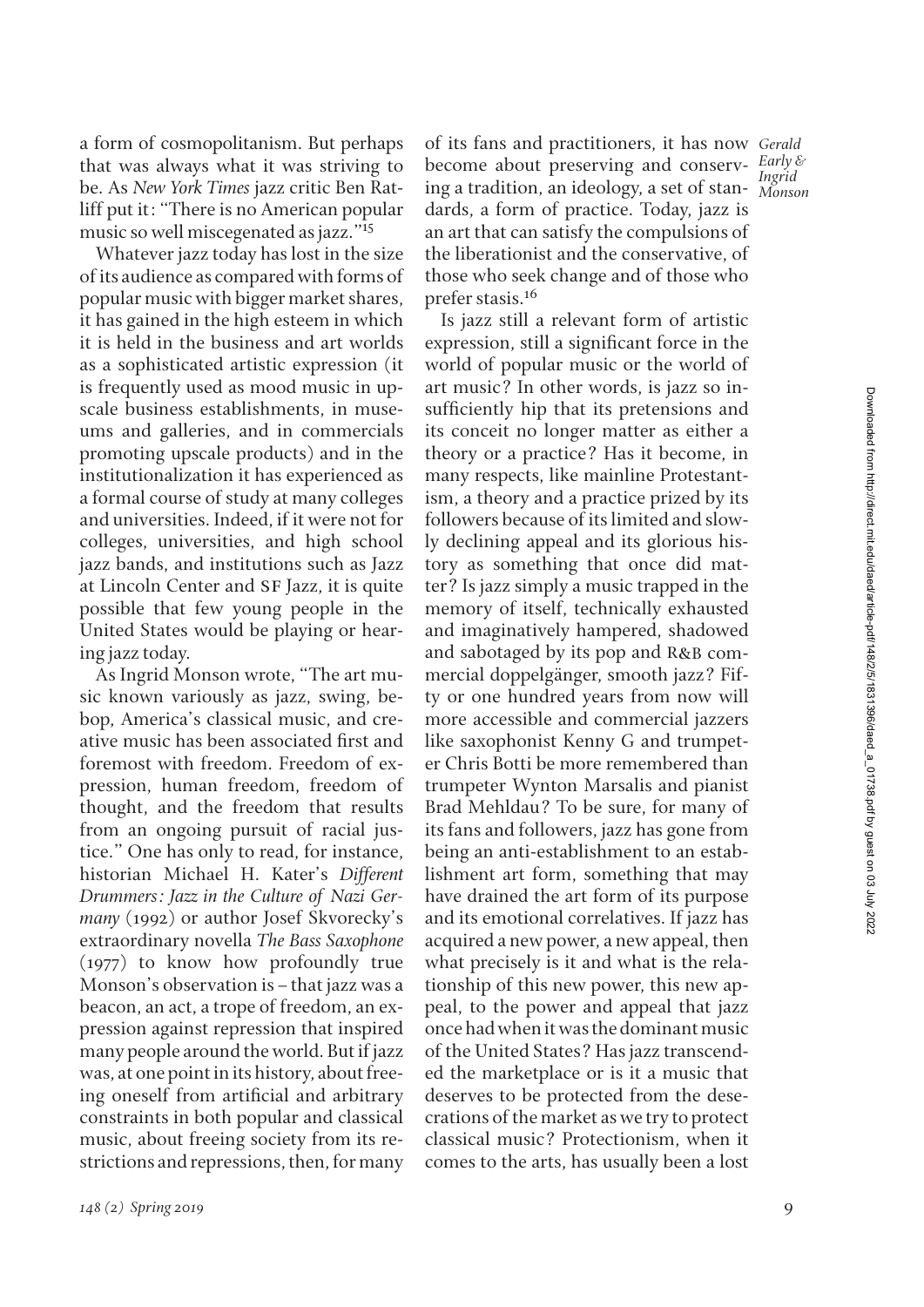*Why*  cause. Jazz's advocates and supporters *Still* 

 $J_{\alpha z z}^{l \alpha z z}$  say that jazz is more popular, more lis-*Matters* tened to than ever despite its low market ratings, and this may be true: it certainly shows up in unexpected places such as, for instance, two unrelated Tom Cruise movies, 1996's *Jerry Maguire* (which features a long sequence with an avant-garde Charles Mingus tune) and 2004's *Collateral* (which features a trumpeter playing *Bitches Brew*–style Miles Davis jazz). And there continues to be art-house films about jazz, such as Don Cheadle's *Miles Ahead* (2016) about Miles Davis, Robert Budreau's *Born to Be Blue* (2016) about jazz trumpeter Chet Baker, and Cynthia Mort's *Nina* (2016) about jazz/folk singer Nina Simone.

> There is no question that jazz is still *present* in the culture, but the larger question is: does jazz still *matter*? We think it does in ways that are rather astonishing in their implications. Jazz artists like Robert Glasper and Kamasi Washington and avant hip hop artists like Kendrick Lamar may forge a new synthesis of jazz, the avant-garde, and the popular that rivets new audiences or may provide a radically new relationship between art and the popular. The Black Lives Matter movement has inspired a florescence of socially engaged artistic expression in jazz (Terence Blanchard's *Breathless*), popular music (Beyoncé's *Lemonade*), and hip hop (Kendrick Lamar's *To Pimp a Butterfly*) that models itself on the artistic vision of jazz. We suggest that jazz improvisation remains a compelling metaphor for interrelationship, group creativity, and freedom that is both aesthetic and social. Improvisation transforms, one-ups, reinterprets, and synthesizes evolving human experience and its sonic signatures regardless of their classical, popular, or cultural origins. The most innovative popular musicians are returning to its acoustic power, representing the screams of Aunt

Hester, as Fred Moten has put it, with the unconventional timbres and tones of haunting jazz.17 Understanding what has happened to jazz can tell us a great deal about the nature and influence of popular music as both a national and international art form.

This issue of *Dædalus* explores both the legacies of jazz and its futures from the perspectives of artists and academics engaged in multiple fields of study. The interdisciplinarity of the contributors emphasizes the fact that jazz, as stated above, was never only a music but rather was a music that served as a muse for an arts movement, enchanting and bewitching other creative artists to make and to critically examine their art: from novelists like Ralph Ellison, Albert Murray, Jack Kerouac, and John Clellon Holmes to poets like Amiri Baraka, Allen Ginsburg, and Michael Harper to painters like Romare Bearden and Jackson Pollock to dancers like Fred Astaire, Agnes de Mille, Norma Miller, and Savion Glover and to hip hop and spoken-word artists like the Roots, Kendrick Lamar, and Beyoncé. The essays in this issue critically examine the achievements of jazz as an artistic movement through historical case studies, engagement with contemporary jazz innovations, and projections of the art form's future. A mixture of historical reckoning and utopian possibility bracket the everchanging character of jazz now.

This issue hopes to begin to answer for readers: What made and continues to make jazz different from other forms of music? Why did jazz happen? How did jazz, as popular music, gain and lose its popularity or, put another way, how did it lose its status as a music for the ordinary or casual musical palette? How did jazz's close association with the repertoire of the Broadway musical, a song form that itself ceased to dominate popular music with the rise of rock and roll,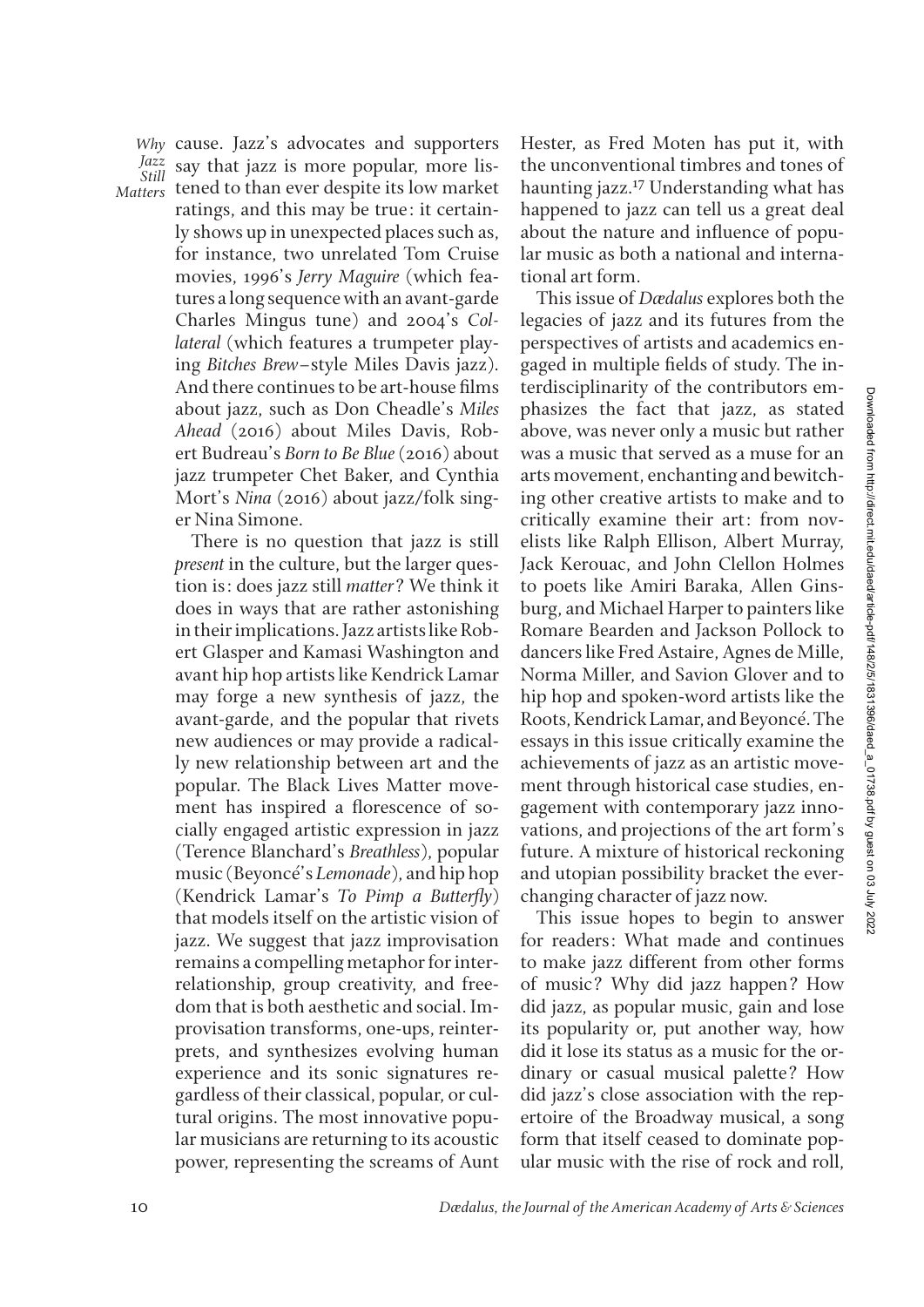affect its reception and reputation and its future? How did and how do musicians in other countries change jazz and how much did that change affect how Americans performed it? How have the changes that affect the selling of music affected jazz? Did jazz transcend social constructions of race or did it reinscribe them? How did jazz generate criticism of itself? Who constructs the official history of a

form of popular music like jazz? Can mu- Gerald *Early &*  sic without words, as most jazz is, con-*Monson* tain any specific political meaning? Can a music fade away and not fade away at the same time?

*Ingrid* 

In moving toward answering these questions, the issue's authors weave together a narrative about jazz then and now to approach an understanding of why, in its many ways and forms, jazz still *matters*.

## **ENDNOTES**

- <sup>1</sup> Richard Cook, "Miles Davis: 'Coltrane was a Very Greedy Man. Bird was, Too. He was a Big Hog'–A Classic Interview from the Vaults," *The Guardian*, November 6, 2012, [https://www](https://www.theguardian.com/music/2012/nov/06/miles-davis-interview-rocks-backpages) [.theguardian.com/music/2012/nov/06/miles-davis-interview-rocks-backpages](https://www.theguardian.com/music/2012/nov/06/miles-davis-interview-rocks-backpages).
- <sup>2</sup> Bill Crow, *Jazz Anecdotes* (New York: Oxford University Press, 1990), 19.
- <sup>3</sup> Alan Merriam and Fradley Garner, "Jazz–The Word," *Ethnomusicology* 12 (3) (1968): 382.
- <sup>4</sup> Gerald Early, *Miles Davis and American Culture* (St. Louis: Missouri Historical Society Press, 2001), 7, 16.
- <sup>5</sup> Cook, "Miles Davis."
- <sup>6</sup> Crow, *Jazz Anecdotes*, 21–22. Most recently jazz has been lauded as a business strategy or as a model for group creativity and collaboration. Greg Satell, "How Jazz Can Transform Business," *Forbes*, October 25, 2013, [http://www.forbes.com/sites/gregsatell/2013/10/25/how](http://www.forbes.com/sites/gregsatell/2013/10/25/how-jazz-can-transform-business/) [-jazz-can-transform-business/](http://www.forbes.com/sites/gregsatell/2013/10/25/how-jazz-can-transform-business/). See also Adrian Cho, *The Jazz Process: Collaboration, Innovation, and Agility* (Boston: Addison-Wesley, 2010); Penelope Tobin, *The Jazz of Business: Leadership in a New Groove* (United Kingdom: Dodgem, 2012); Frank J. Barrett, *Yes to the Mess: Surprising Leadership Lessons from Jazz* (Cambridge, Mass.: Harvard Business Review Press, 2012); and Keith Sawyer, *Group Genius: The Creative Power of Collaboration* (New York: Basic Books, 2007). See also Stephen Alexander, *The Jazz of Physics: The Secret Link Between Music and the Structure of the Universe* (New York: Basic Books, 2016) for an exploration of jazz's implications as a creative art that can explain scientific theory.
- <sup>7</sup> *Let Freedom Swing: Conversations between Sandra Day O'Connor and Wynton Marsalis on Jazz and*  Democracy, DVD, pr. Robe Imbriano (New York: Teachers College Press, 2010).
- <sup>8</sup> Gene Lees, *Cats of Any Color*: *Jazz Black and White* (New York: Oxford University Press, 1995).
- <sup>9</sup> Ralph Ellison, *Shadow and Act* (New York: Vintage, 1964), 249.
- <sup>10</sup> Vijay Iyer, "Improvisation, Action Understanding, and Music Cognition with and without Bodies," in *The Oxford Handbook of Critical Improvisation Studies*, vol. 1, ed. George Lewis and Benjamin Piekut (New York: Oxford University Press, 2016), 74–90; and Georgina Born, "On Musical Mediation: Ontology, Technology, and Creativity," *Twentieth-Century Music* 2  $(1)(2005): 7-36.$
- $11$  Few jazz listeners are aware of the achievements of the most important female instrumentalists and composers: Mary Lou Williams, Melba Liston, Carla Bley, Maria Schneider, Geri Allen, Terri Lyne Carrington, and Nicole Mitchell.
- <sup>12</sup> It should go without saying that Nazism intensified the racist inclinations of conservative German music and art critics and the N-word was frequently used. See Michael H. Kater, *Different Drummers: Jazz in the Culture of Nazi Germany* (New York: Oxford University Press,